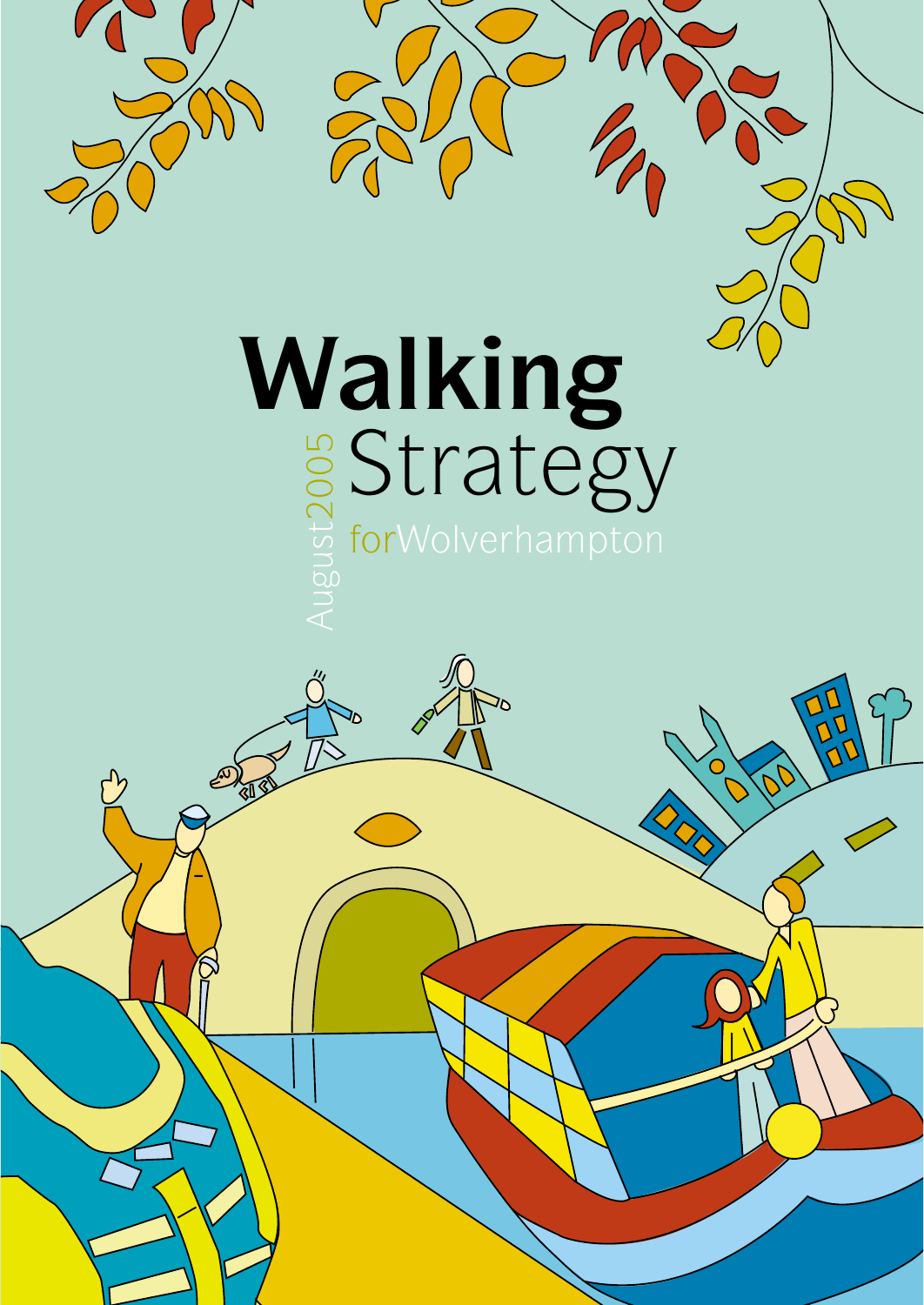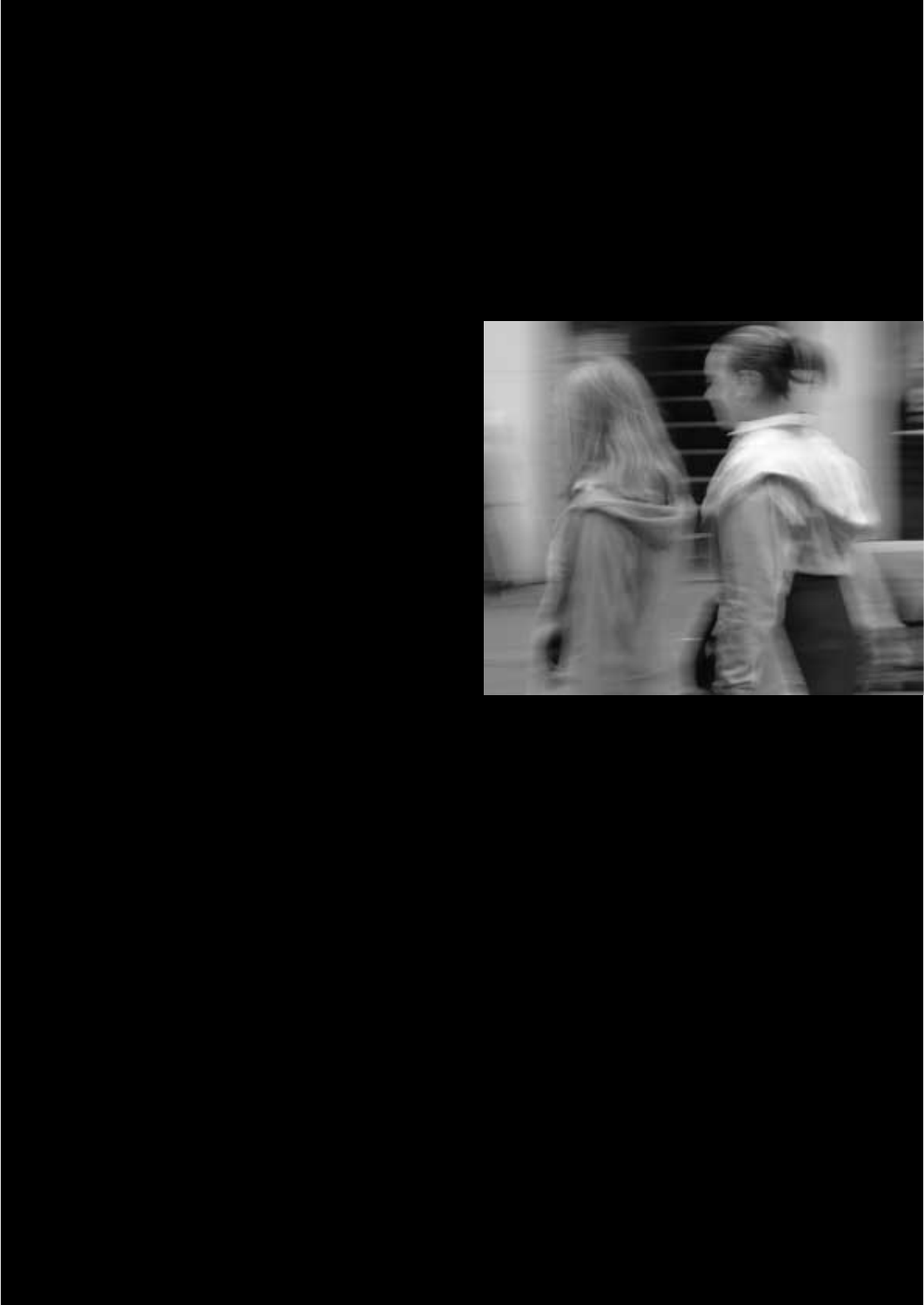# Contents

| Section 1 | Foreword                                                                                                                                                                                              | $1 - 2$                          |
|-----------|-------------------------------------------------------------------------------------------------------------------------------------------------------------------------------------------------------|----------------------------------|
| Section 2 | What is a walking strategy and why do<br>we need one in Wolverhampton?                                                                                                                                | 3                                |
| Section 3 | Trends in Walking                                                                                                                                                                                     | 5                                |
| Section 4 | Context for the Strategy                                                                                                                                                                              | $\overline{7}$                   |
| Section 5 | Policies and Actions                                                                                                                                                                                  | 8                                |
|           | Walking as a Mode of Transport<br>Walking to School<br>Walking, Public Transport and Cycling<br>Walking and the Built Environment<br>Safety and Personal Security<br>Design Standards and Maintenance | 10<br>12<br>12<br>14<br>15<br>17 |
| Section 6 | Targets, Monitoring and Review                                                                                                                                                                        | 19                               |
| Section 7 | Resources                                                                                                                                                                                             | 19                               |
| Section 8 | Useful publications                                                                                                                                                                                   | 20                               |
| Section 9 | Making Comments                                                                                                                                                                                       | 20                               |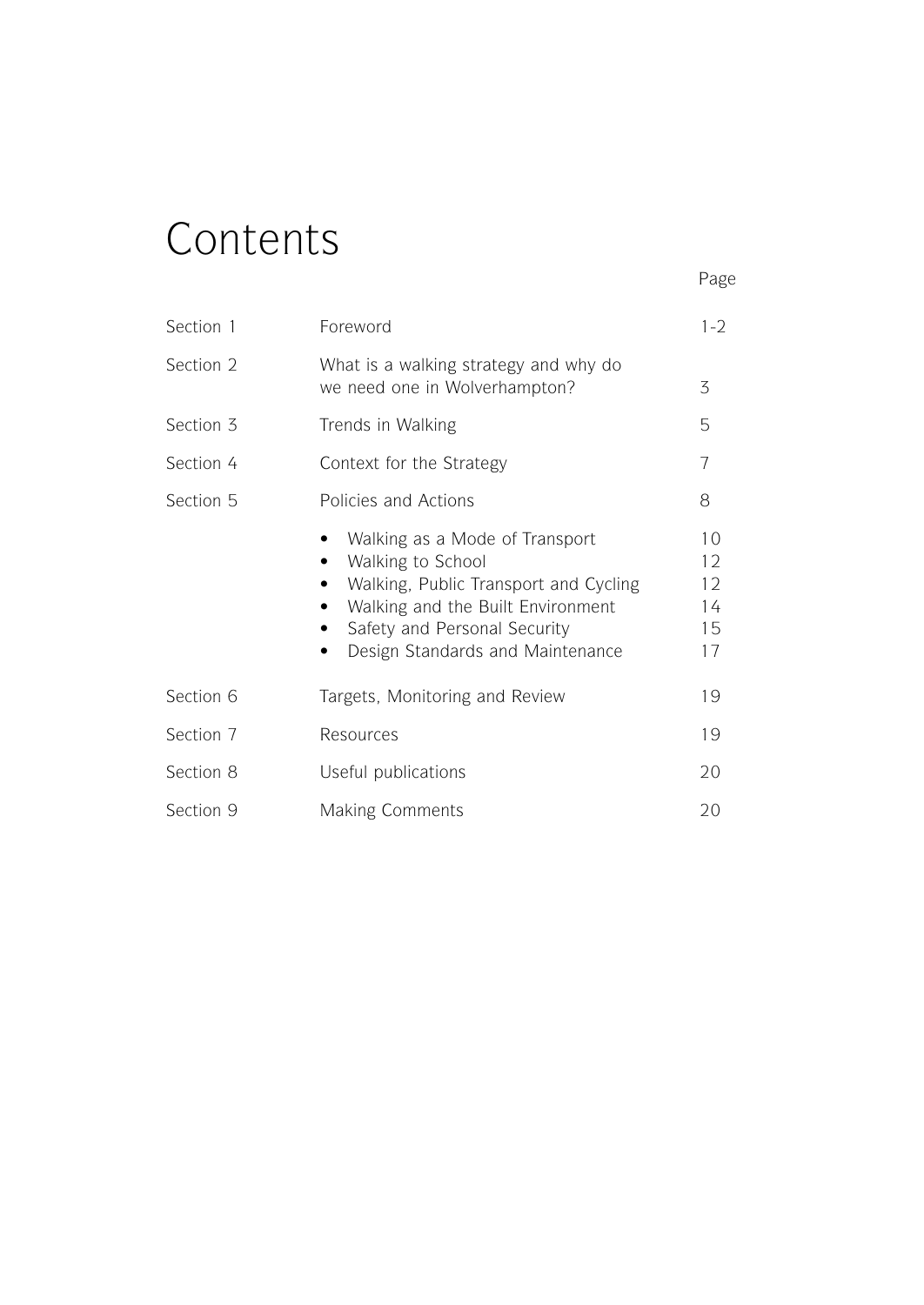



# Foreword

Walking continues to be a major part of all our lives whether we regard ourselves as a motorist, public transport user or cyclist. It is the link between other modes of transport and a form of transport in its own right.

The health, environmental and social benefits of walking are widely accepted. However National statistics show that people are walking less and less as part of their daily routine. At the same time we are facing a number of complex, but related, problems with people leading less active lives and becoming less healthy, and a transport system that is becoming ever more stretched with the increasing demand for travel. Walking can be an important part of the solution to these problems. Encouraging walking and addressing the problems faced by pedestrians will therefore benefit us all.

Evidence suggests a number of reasons why we are reluctant to walk as part of our daily routine. These include fears about our personal security, the perception that it is an inefficient use of time, our use of cars for increasingly shorter journeys, and the image of walking as a mode of transport for those who have no other options available.

This Strategy provides a framework for us to identify specific problems encountered by pedestrians and factors that deter walking in Wolverhampton and seeks to provide some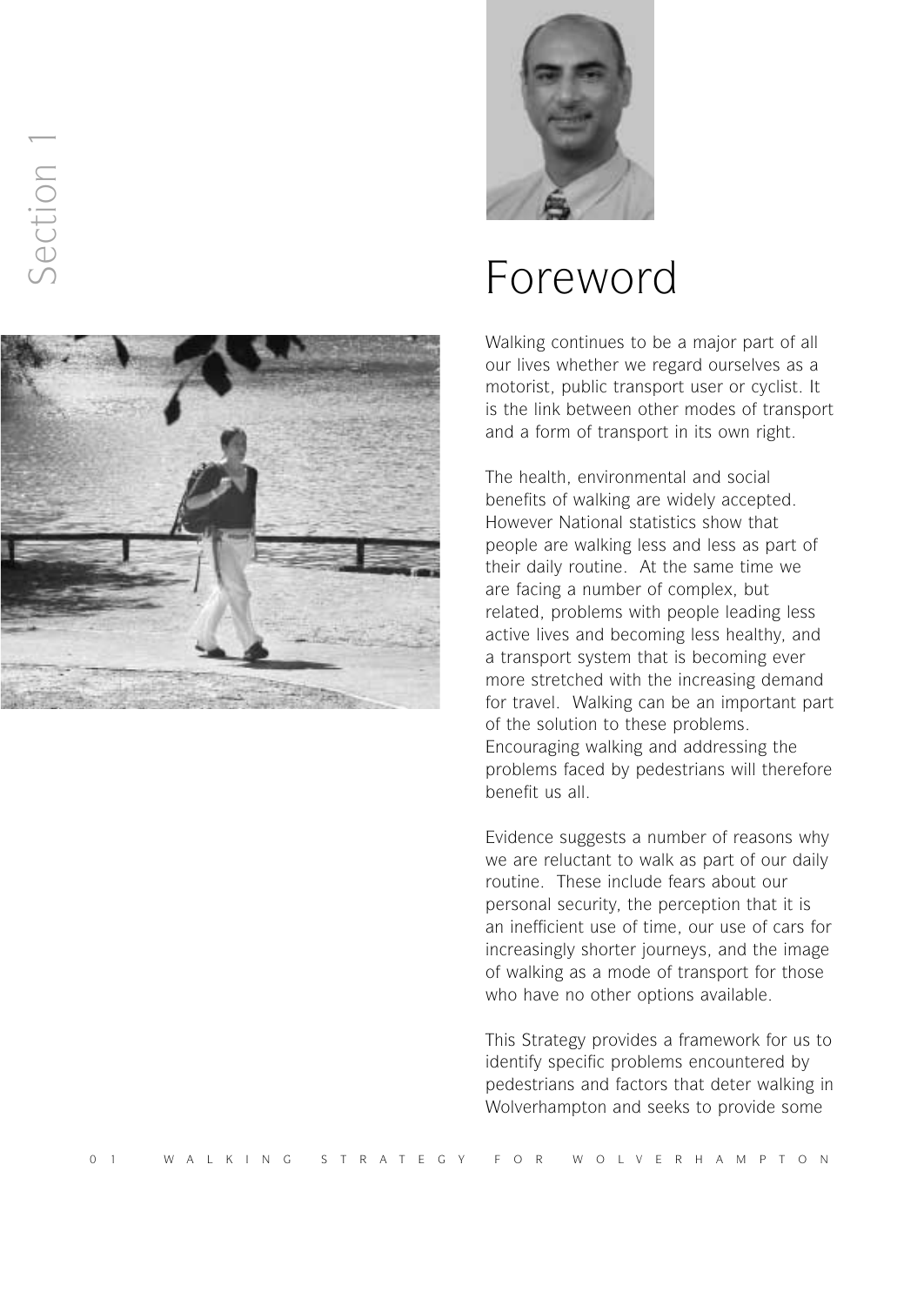of the solutions to address these. Many of the solutions are ones of information and maintenance and do not require very technical or major infrastructure solutions. The biggest rewards are often gained from a series of small measures.

The aims of this walking strategy are to encourage walking by recognising its role as a mode of transport and part of the solution to tackling traffic congestion as well as urban regeneration and to improve our environment and health.

We have involved a wide range of people and organisations in the writing of this strategy. However, we would not assume that we have covered all the issues or got the priorities absolutely right. We would welcome your comments so that we can continue to improve the strategies and programmes for walking in the future. Details of where to send your comments are included at the end of this document.



 $M.M$ 

**Councillor M S Jaspal** Cabinet Member for Transportation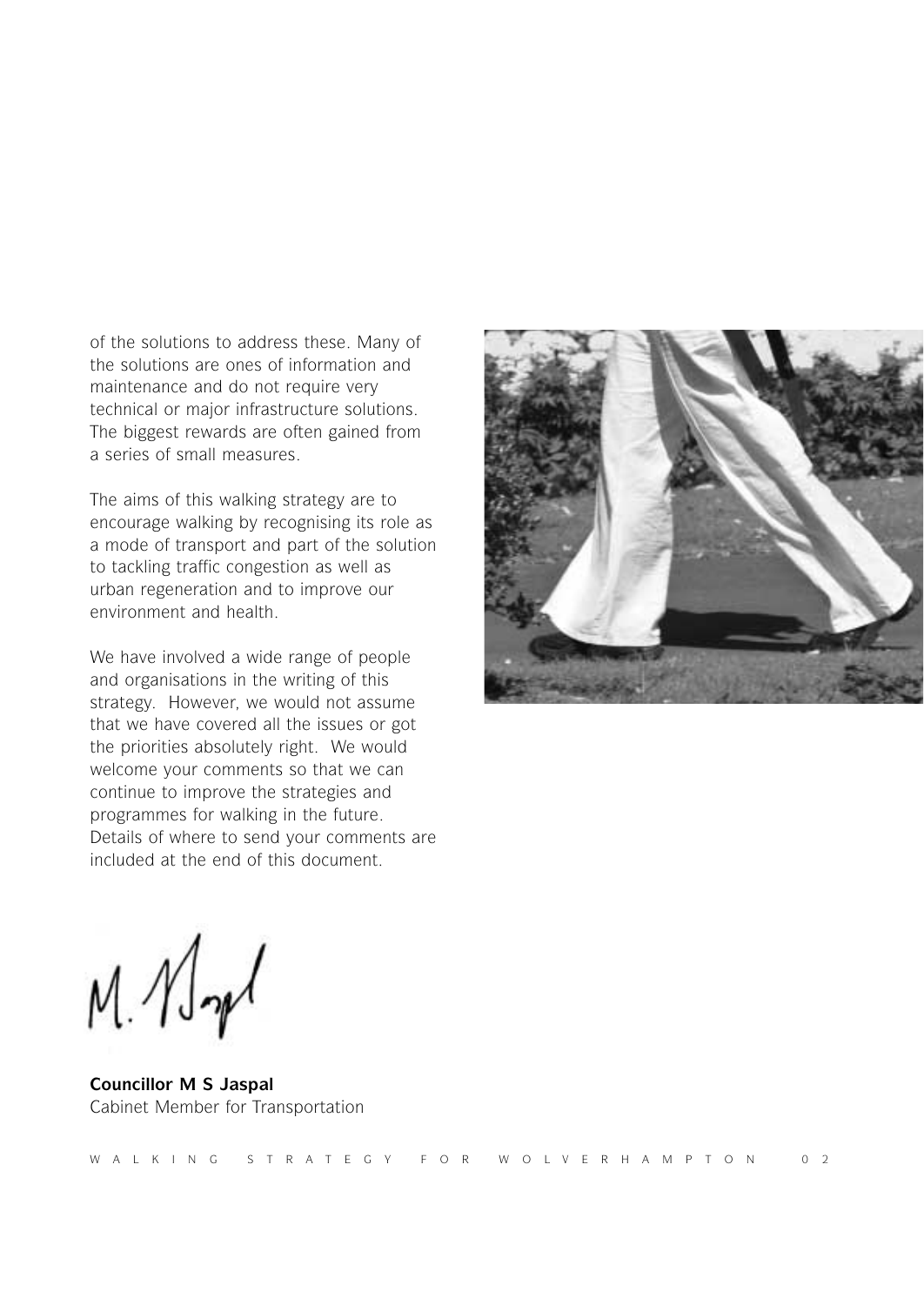# What is a Walking Strategy and why do we need one in Wolverhampton?

In the past walking has not received the attention from transportation professionals or received the levels of funding that is merited from the benefits that accrue from an improved pedestrian environment and its importance as a mode of transport.

In Wolverhampton the City Council has made great efforts to provide a high quality pedestrian environment in our City. Over 80% of the pedestrian crossings are provided with 'dropped kerbs', and most of these have tactile paving surfaces and audible signals indicating when it is safe to cross.

Large parts of the City Centre and Wednesfield and Bilston Town Centres have been pedestrianised providing a high quality environment and making an important contribution to their vitality and viability. However much more needs to be done to make walking a more pleasant, safe and convenient travel option and one that people choose over other modes of transport.

The walking strategy gives our commitment and aims and provides targets that the City Council will seek to meet. It sets out the principles, policies and specific measures that are required to increase the number of journeys undertaken on foot and to improve the quality of the environment for pedestrians. It provides a basis for

measuring and monitoring progress.

The strategy recognises the importance of walking as a mode of transport and gives pedestrians a high priority in transport and land use proposals in order to promote walking, improve safety and encourage more people to walk. It can enhance the ability to secure funding opportunities from the Transport Settlement, European grants, and other regeneration and health focused initiatives. Specific action that will be undertaken will include audits of highway and traffic schemes to ensure they take full account of the needs of pedestrians.

The provision of new and improved infrastructure, better management and maintenance of the highway and a review of standards for pedestrian facilities will form part of this work.

Encouraging people to walk and providing better facilities can benefit Wolverhampton in terms of:

- **Economic Revitalisation** the reallocation of space to favour pedestrians can assist in providing an attractive environment for residents, shoppers, visitors and investors.
- **Accessibility and Social Inclusion** Walking is the most widely available and flexible form of transport.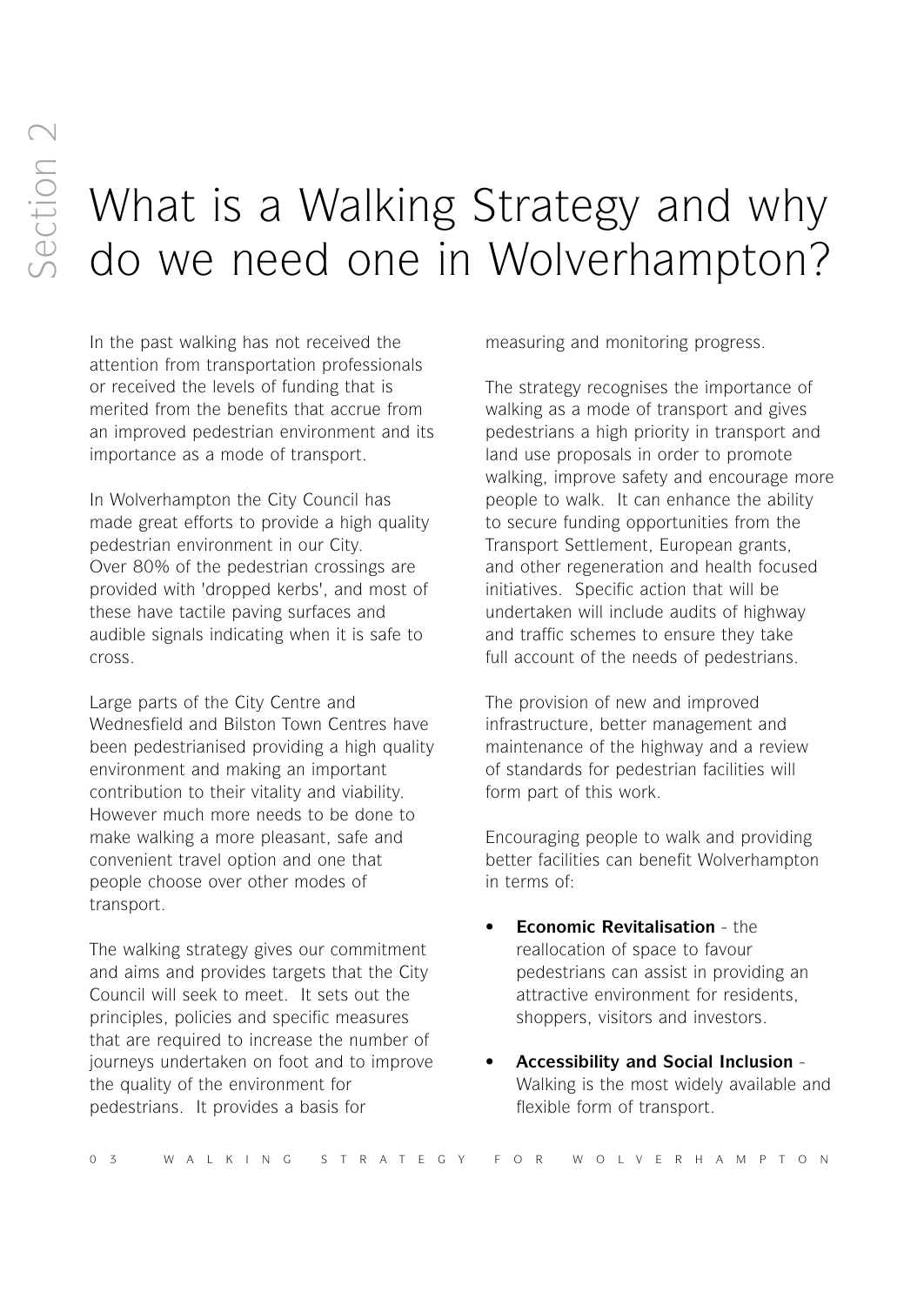- **Sustainable Travel Patterns** As an alternative to the car, walking can help to reduce traffic congestion, make roads safer and minimise pollution for vehicle emissions.
- **Safety and Health** As a simple means of exercise incorporated into daily lifestyles, walking can help to improve the general health of the population. Walking to school can create a habit in formative years that children will be more inclined to continue on a regular basis in adulthood. Furthermore it provides an opportunity for teaching essential road safety skills.

More people walking in the urban environment improves levels of surveillance, discourages opportunistic crime and provides safer conditions that give people the confidence to walk.

• **Integration** - Walking is the 'glue' that links other modes of transport. All public transport and car trips begin and end with a walk. Encouraging people to use the bus, tram or train is easier if the walk to the stops / stations is attractive, convenient and safe.

The City Council and the Health Authority have both recognised the links between health and transport. They are committed to working together to promote and

facilitate wider transport choices and a change to more active lifestyles.

Evidence suggests that people choose to walk for reasons of fitness and health, for social interaction, and to 'pass the time'. Reasons why walking is declining includes the increase in motor traffic making the walking environment less attractive, increasing car ownership and use, dispersal of development resulting in increased distances travelled, increase in children being taken to school by car, and the decline in the use of public transport.

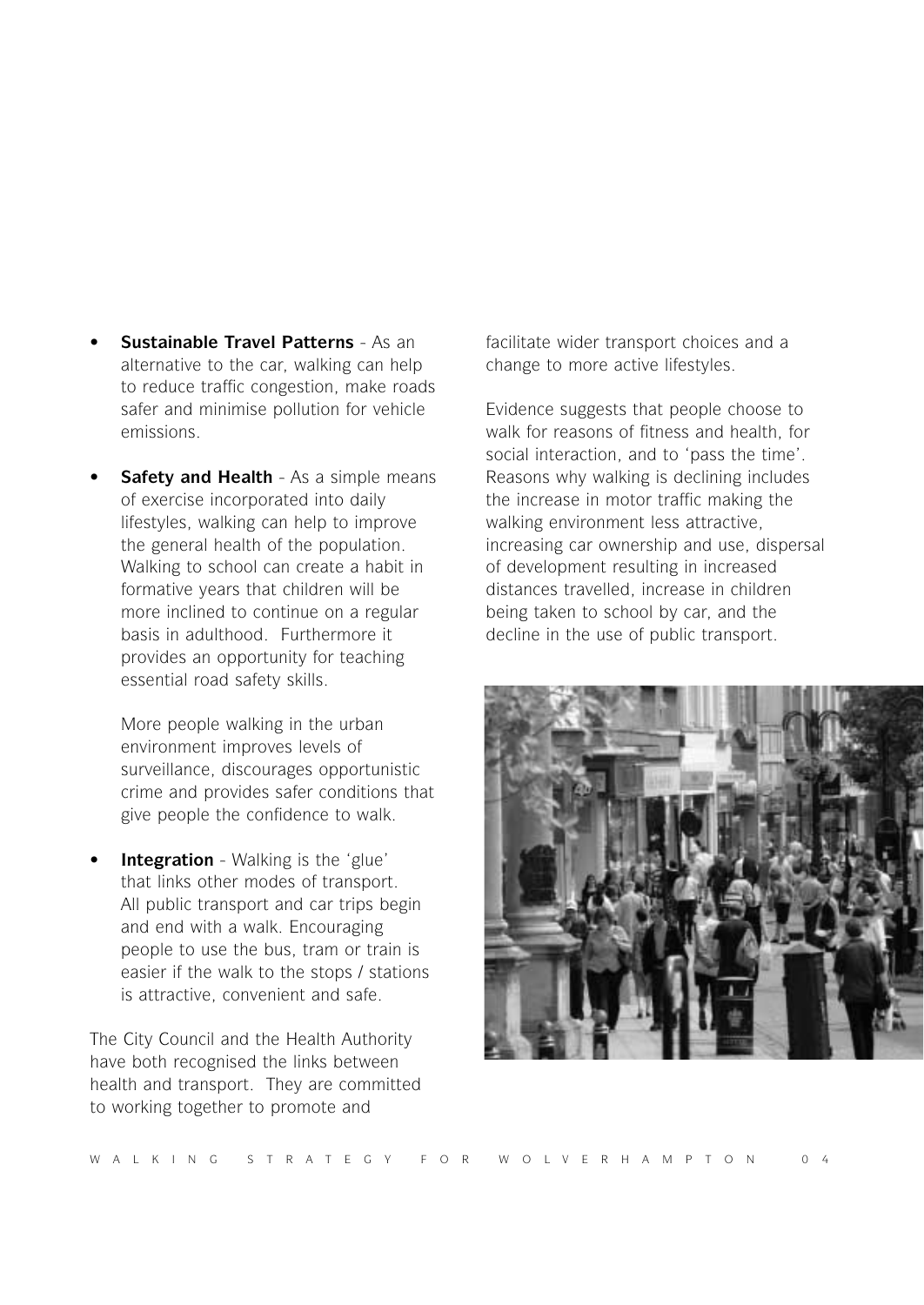# The design of the highway can also present a deterrent to walking. Traffic signals designed to optimise vehicular flows can delay pedestrians needing to cross the road, narrow or absent footways along some highways make walking more dangerous, lack of appropriate signing for pedestrians may introduce uncertainty, and insufficient or inappropriate lighting can add to the fear for personal security and safety. Traffic speeds can also be a significant deterrent. The consequence of these can be to encourage a person to take the car if one is available or even to discourage them from making the journey at all. <sup>18</sup> W<br>
<sup>19</sup> C<br>
<sup>19</sup> C<br>
<sup>19</sup> C<br>
<sup>19</sup> C<br>
<sup>19</sup> C<br>
<sup>20</sup> C<br> **19** C<br> **19** C<br> **19** C<br> **19** C<br> **19** C<br> **19** C<br> **19** C<br> **19** C<br> **19** C<br> **19** C<br> **19** C<br> **19** C<br> **19** C<br> **19** C<br> **19** C<br> **19** C<br> **19** C<br> **19** C<br> **19** C<br> **19** C<br> **19**

The monitoring and evaluation of the Walking Strategy will check whether the Council has done what it said it would, check if the defined targets have been met and assess whether we have begun to change people's behaviour.

The street environment impacts on everyone and any initiatives that improve its attractiveness and safety will be of universal benefit. Everyone is a pedestrian at some time.

# Trends in Walking

There is very little information about walking trends of at a local level. Some National and Regional level information is available through the 2002/03 National Travel Survey (NTS) for Great Britain and the 1991 Census. Relevant figures from the Travel Survey are set out below.

- **How far do we walk?** The number of walking and cycling trips both fell by 20 per cent between 1992 / 94 and 2002/ 03. Walking now accounts for less than a quarter of all trips made in Great Britain. The total distance we walked continued to fall from 244 miles per person per year in 1985/86 to 193 miles in 1996/98 a nd a further 20% fall in the 1990's to 2002/03. Four out of five of our journeys are under a mile and only 4% of journeys are over 2 miles in length. At 0.6 miles, the average length of a walk has remains broadly consistent from the 1980's.
- **Who walks the most?** Women walk for more of their journeys than men, although the average distance walked per year is broadly comparable.
- **Why do people walk?** The main reasons for a journey on foot were to go shopping (24%), for personal business or to escort someone (22%), for leisure or social purposes (20%). In addition, 14% of journeys were 'just walk', walking the dog, exercise or jogging.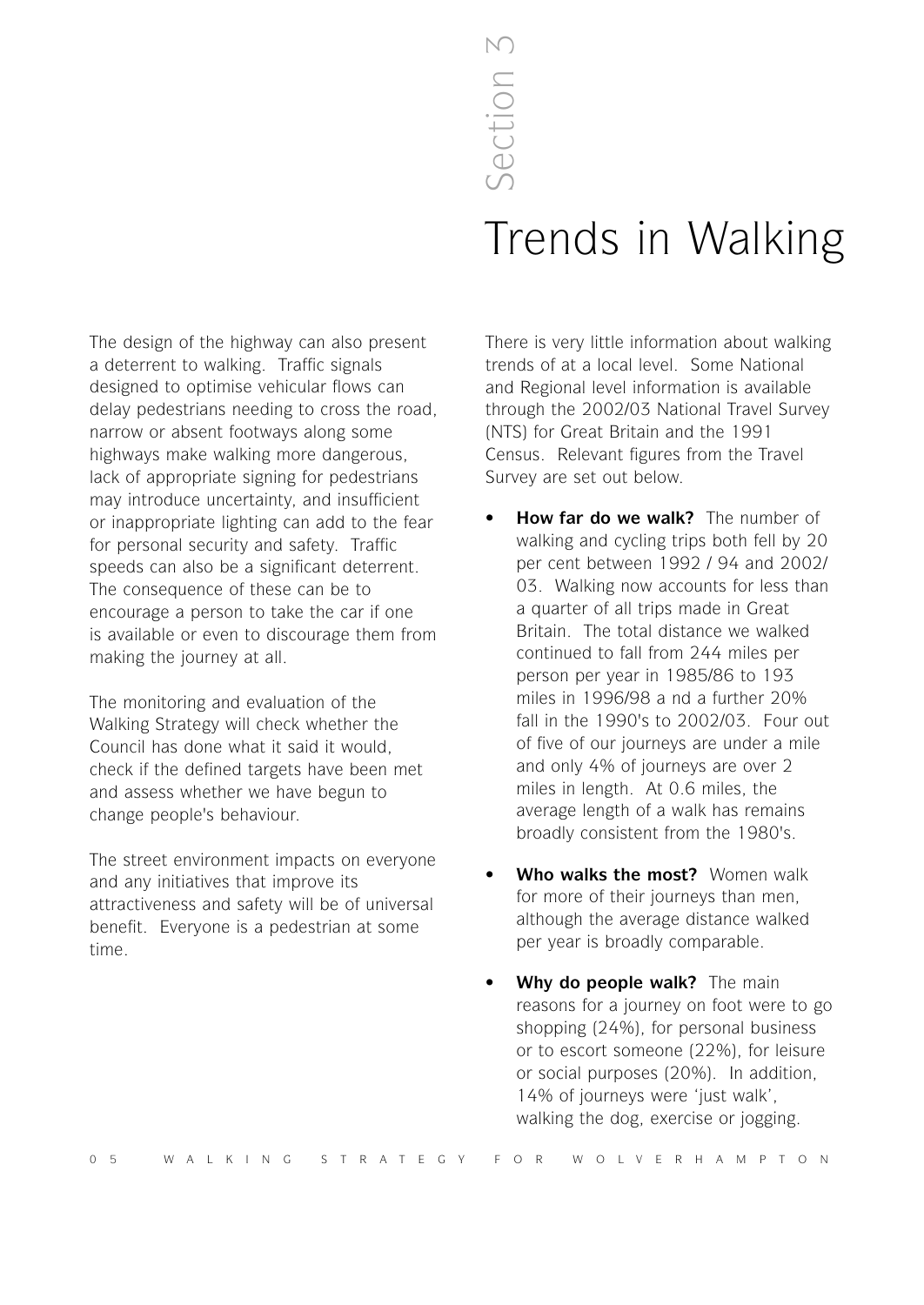

• Walking to School. Despite a dramatic fall in the numbers of children walking to school there are still over 50% of primary school children and over 40% of secondary school children walking to school. For school trips under a mile 84% of journeys were on foot for primary school children and 92% for secondary school children. The Travel Survey found that almost three fifths of

children aged 5-16 years said they walked for 20 minutes or more at least once a week, but a fifth said they had not walked that far in the last year.

- Walking to Work. Although the number of people walking to work has declined at a steady rate since 1991, the total workforce has grown so the actual number of people walking to work has remained constant. There is a large difference between men and women walking to work with 16% of women and just 7% of men doing the journey on foot.
- **Does owning a car make a difference?** Adults living in households without a car walked much further on average than those living in households with a car -275 miles compared with 163 miles. Children living in households with access to a car also walked less - 187 miles a year compared with 293 miles for those households with no car.
- **Walking as a leisure activity.** Walking is the most popular sporting and leisure activity with 45% of adults reporting walks of 2 miles or more in the previous 2 weeks in the General Household Survey undertaken in 1996. More men walked for leisure than women, 49% in the previous 4 weeks prior to the survey compared to 41% for women.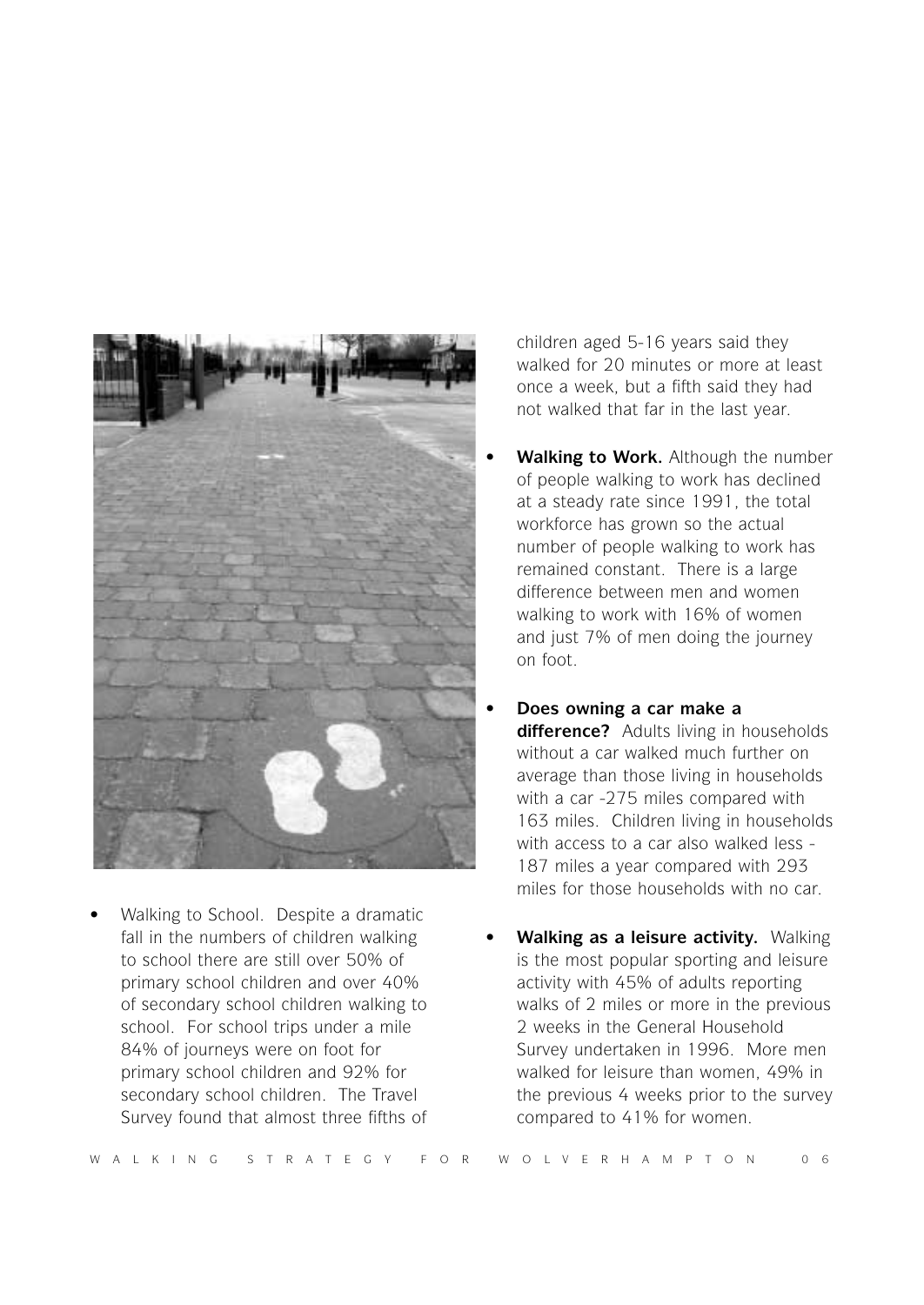# Context for the Strategy

The vision for transport in the West Midlands is for:

- a thriving, sustainable and vibrant community where people want to live and where businesses can develop and grow;
- town, city and local centres will be attractive and vibrant. High quality public transport will be the norm and walking and cycling will be commonplace;
- Cleaner air and less congested traffic conditions;
- a safer community where there will be fewer accidents and people will feel less at risk and more secure;
- Equal opportunities for everyone to gain access to services and facilities and enjoy a better quality of life with travel choices that are attractive, viable and sustainable. (Local Transport Plan for the West Midlands)

Our walking strategy will play an important part in achieving this vision by encouraging walking as an alternative to car use, especially for local trips, by creating an environment for pedestrians that is safe, convenient and attractive.

The Strategy has been influenced by and accords with the Unitary Development Plan (Under Review), Regional Planning Guidance for the West Midlands, Wolverhampton Regeneration Strategy, and the City Centre Strategy and Action Plan.

Local Transport Plans are a core part of the new approach and are statutory documents. They should meet local needs and set local targets, for example, to improve air quality and road safety, increase cycling, walking and the use of public transport. The challenge is to accommodate the forecast growth in the demand for travel while avoiding the problems of traffic congestion.

The walking strategy is a requirement of the Local Transport Plan and the aims and objectives of this strategy are complementary to other local and national strategies and policies. The Government published Planning Policy Guidance Note 13 (PPG 13) 'Transport' in March 2001, which notes that walking is the most important mode of travel at a local level and offers the greatest potential to replace short car trips, particularly for those trips under 2km in length. The Government wants Local Authorities to use their planning and transportation powers to give greater priority to walking.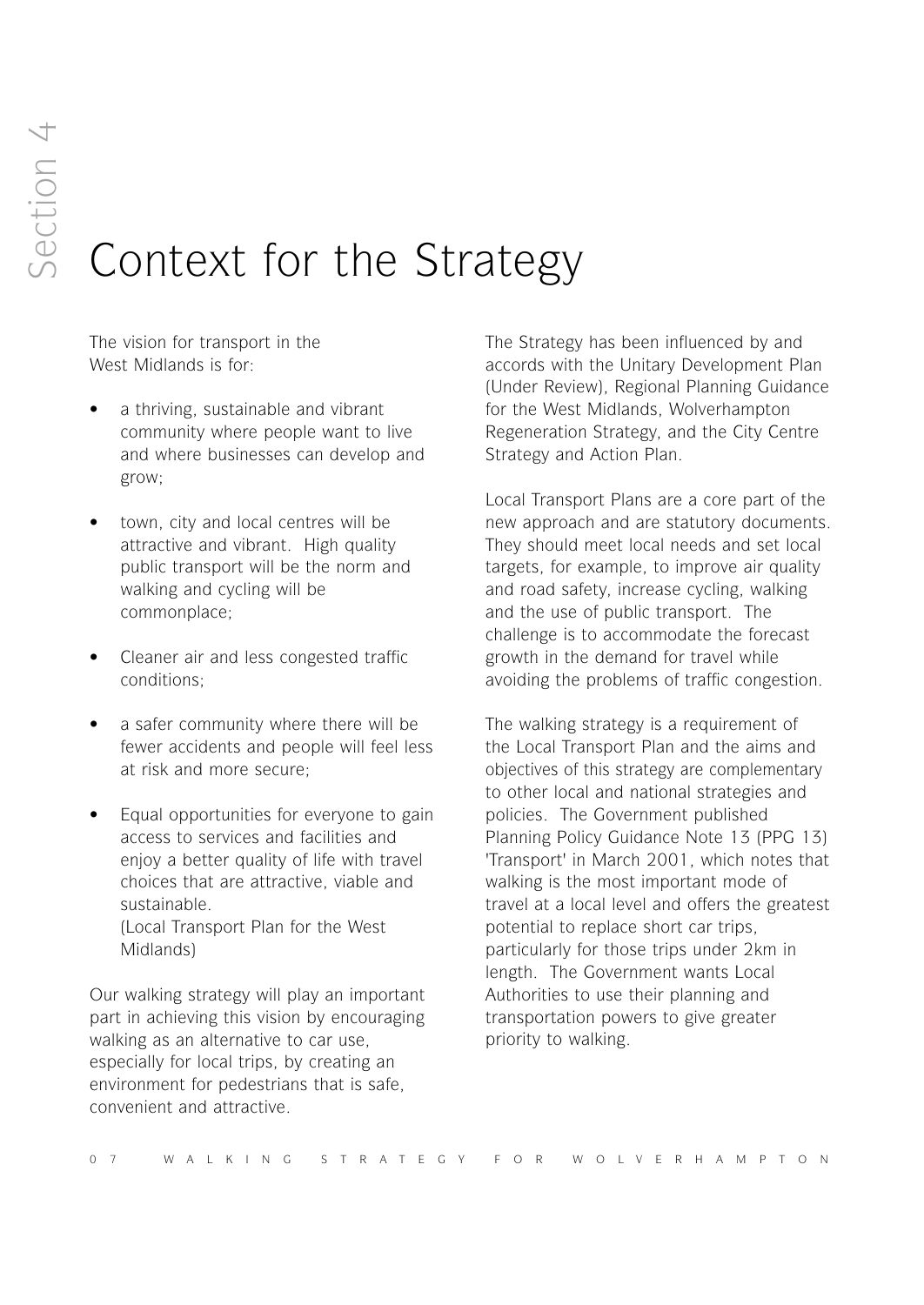# Policies and Actions

#### **Introduction**

Those involved in maintenance, town planning and architects need to be sensitive to the need to address the issues facing pedestrians. Providing for pedestrians must involve:

- Putting pedestrians first and ensuring that they are not an afterthought in the design of any scheme.
- Adopting design principles for facilities for pedestrians, as exist for vehicles. These should look at the quality of footways, the general environment, and should seek to improve journey time and reduce delay.
- Ensuring that facilities provided for pedestrians are consistently provided and easily understood.

The special needs of those with a physical disability or learning disability have to be catered for. We may all at some stage have a mobility problem, for example, travelling with young children, carrying bulky or heavy shopping, or travelling with a pushchair. The provision of formal pedestrian crossings is governed by legal requirements. Other than these requirements there has been very little design advice or guidance available for footways and walking areas. Although in recent years there has been a

greater acknowledgement of the needs of pedestrians and design guidelines and examples of good practice are now being published.

A checklist for the Local Walking Environment is included in the document 'Advice to Local Authorities' (based on work done by the London Planning Advisory Committee), which poses a series of questions that a local action plan for walking should address. These are set out on the following pages. They will be used to assess new development and to audit existing routes.

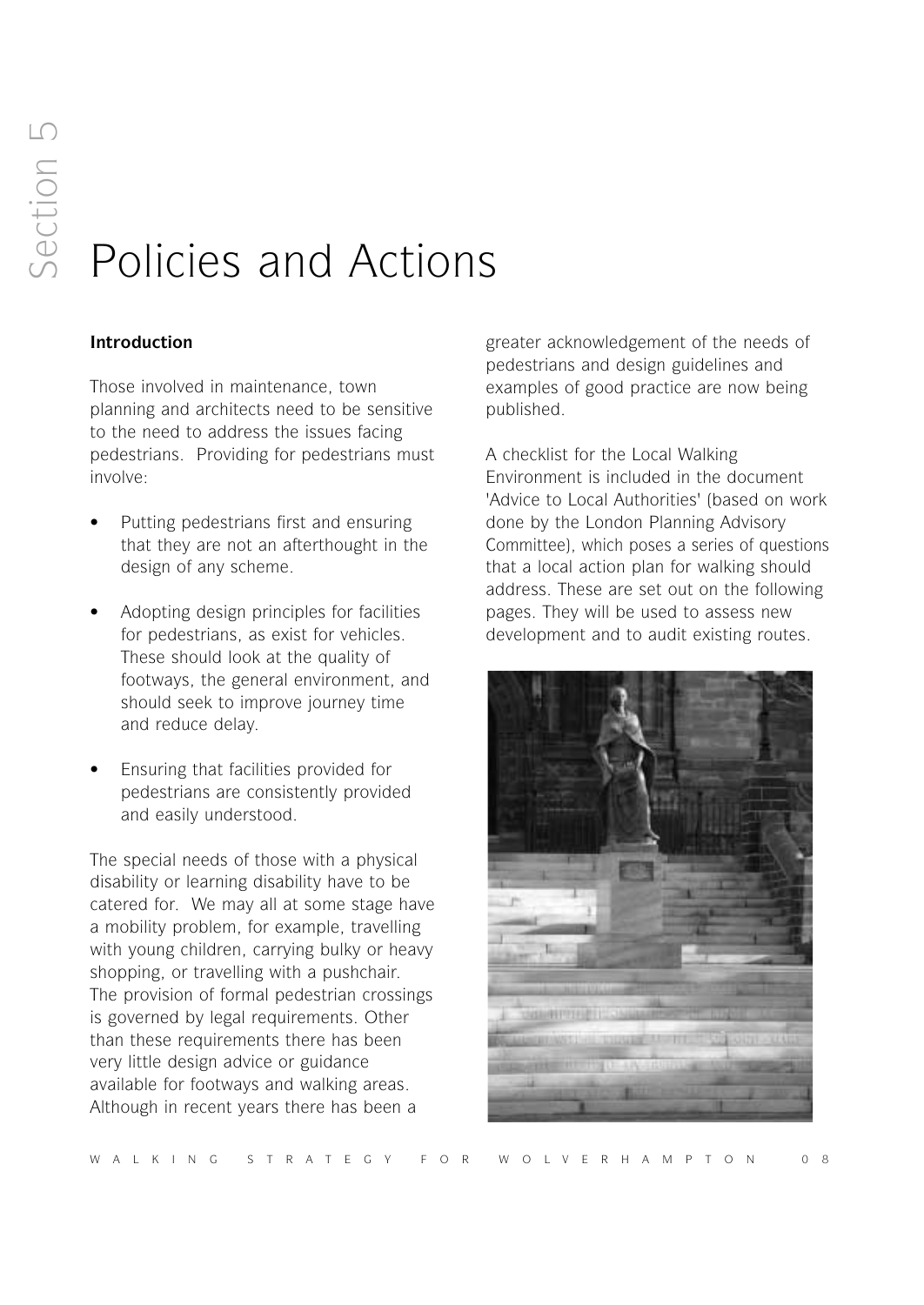#### **Is the local walking environment connected?**

- How well is walking integrated with public transport? Are there, for instance, partnerships with public transport operators to develop local walking networks?
- Are routes to key destinations continuous. that is without barriers such as major roads that are difficult to cross?
- Are walking networks designed to give good access to key destinations?
- Is the distance to public transport stops as short as practical for people within the area served?
- Are pedestrian crossings sited on desire lines where people want to cross to get to public transport interchanges?
- Have important routes been given sufficiently high priority, for example short waiting times at signalled crossings on routes to bus and rail interchanges?

#### **Is the local walking environment comfortable?**

• Do local facilities meet design standards, such as footway widths, good quality walking surfaces, planning for disabled people?

- Is pavement parking a problem?
- Is there a problem with cycling on the footway?
- Are routes safe?
- Is the general condition of the walking surface clear of obstructions, broken paving etc?



#### **Is the local walking environment convenient?**

- Are the walking routes continuous, for example, is the road raised to footway level at junctions?
- Are pedestrian crossings appropriately located to allow people to cross conveniently, easily and safely?
- Do existing facilities cause delays to pedestrians?
- Are there pedestrian signals or phases at traffic signalled junctions?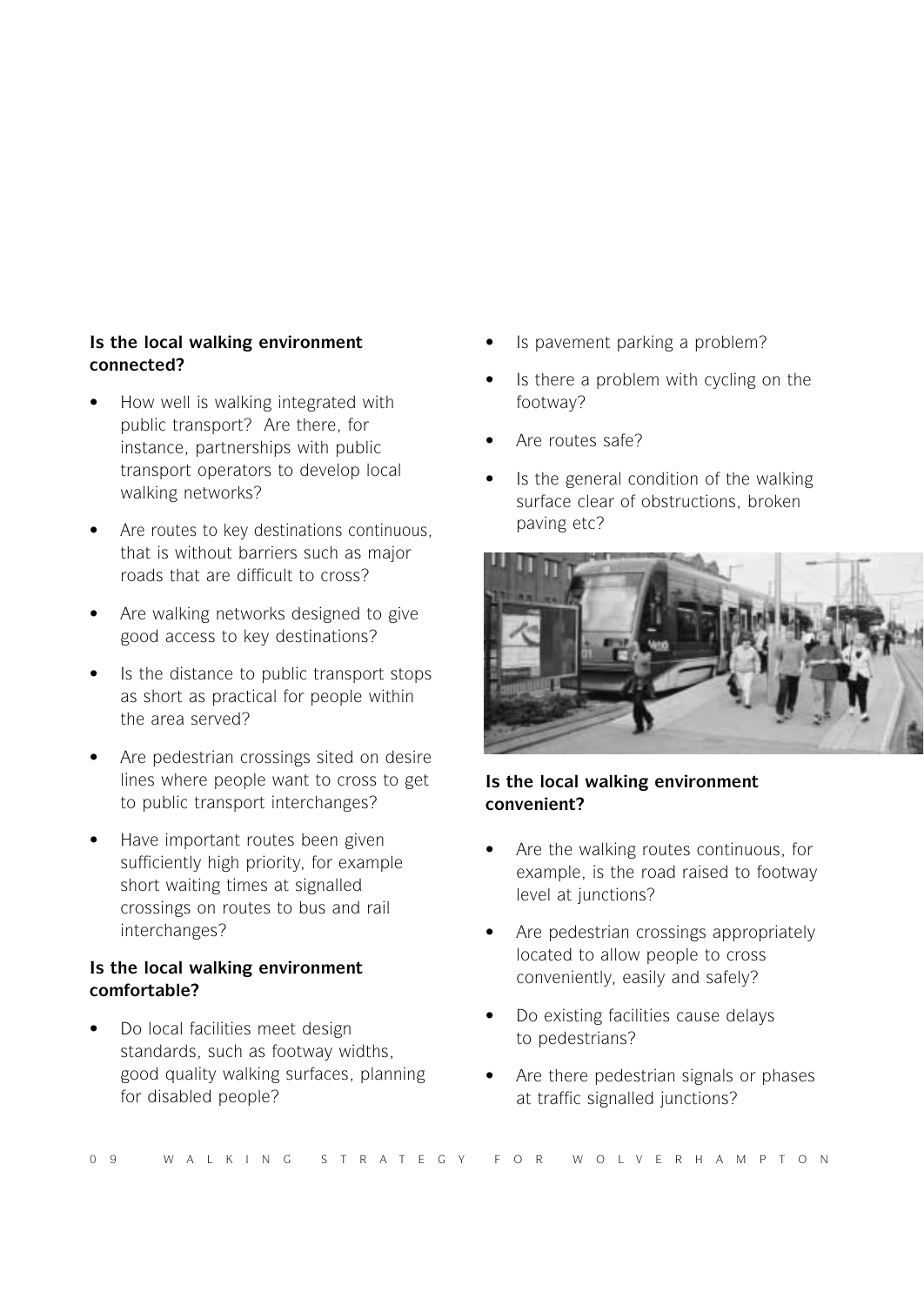#### **Is the local environment convivial?**

- Is the urban design to a high standard?
- Is it as attractive as it could be?
- Are pedestrian routes interesting?
- Are the footways substantially free from litter and dog mess?
- Is crime or the fear of crime a cause for concern?

#### **Is the local walking environment conspicuous?**

- Are walking routes clearly sign-posted? Is it obvious how to get to the shops, leisure facilities, or bus stops?
- Are local walking routes published?
- Are there local maps and are they included with travel and tourist information?
- Are there local walking schemes such as school crossing patrols or 'Safer Routes to School'?
- Are street names clearly visible and are they repeated at regular intervals?

#### *Policies for Walking*

The following policies reflect the issues mentioned previously and are considered under the following headings: Walking as a Mode of Transport; Walking to School; Walking, Cycling and Public Transport; Safety and Security; Design Standards and Footway Maintenance.

#### **Walking as a Mode of Transport**

W1 - To replace many of the short trips currently made by car by trips on foot

#### **How we will achieve this?**

- Improve key pedestrian routes
- Review and audit of the rights of way footpaths
- Encourage employers to adopt Travel Plans and encourage their employees to walk to work where feasible.
- Work with the Health Community and other bodies to promote walking including supporting the 'Walking for Health' Initiative (This is co-ordinated by the Wolverhampton City NHS Primary Care Trust and provides route maps and regular short led walks).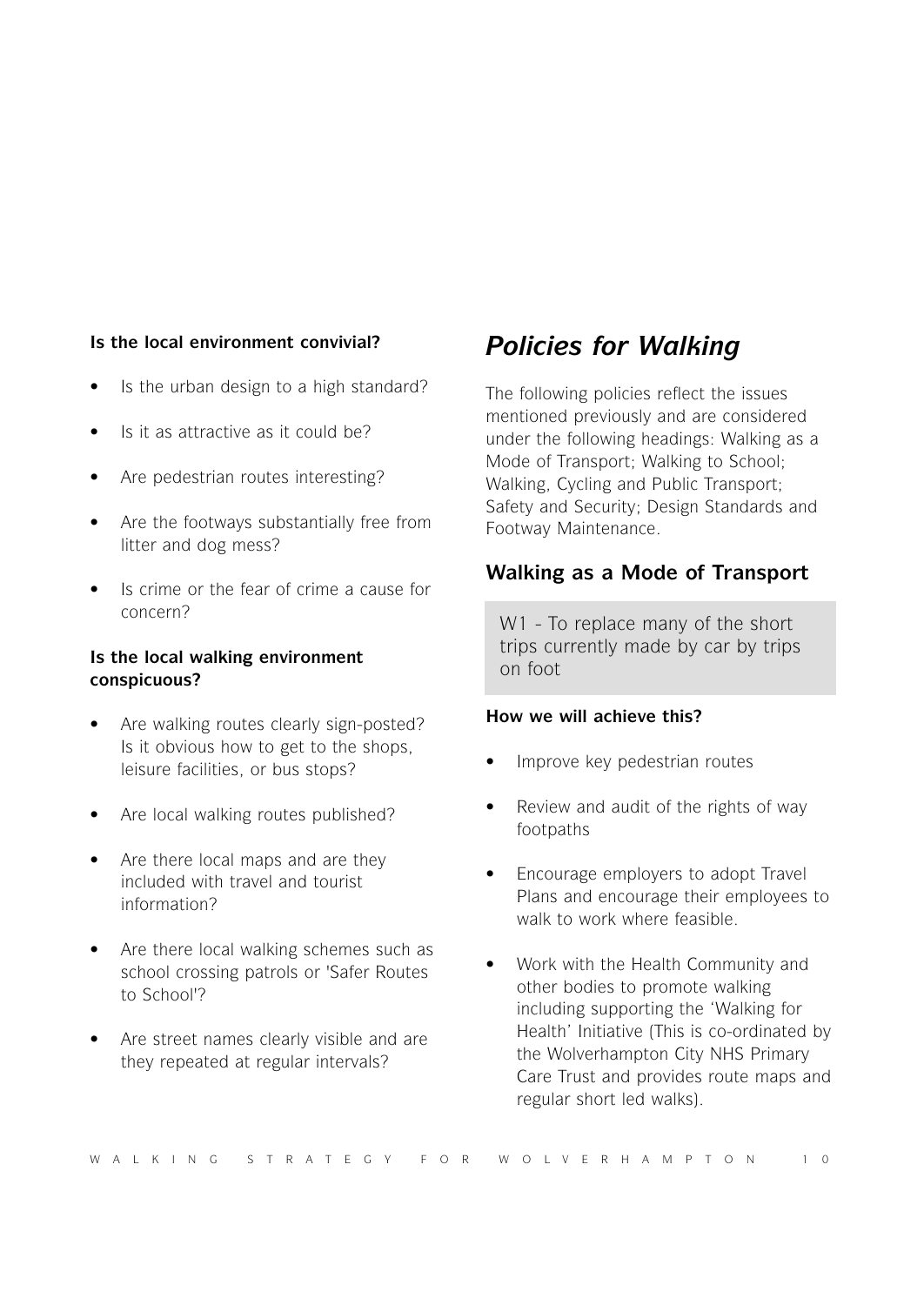The West Midlands conurbation generally generates more car trips relative to walk trips when compared with other UK conurbations. The reasons for this are not clear. Within some parts of Wolverhampton however there is a higher reliance on walking and public transport use than the average. This may be due to low car ownership, the relatively short commuting distance for some traditional industries, and the close knit communities, particularly in the south-east of the City.

We need to encourage more people to walk for more of their shorter journeys - to the local shops, the doctor's surgery, to school, the local park etc. Former railway lines, the canal towpath and the suburban footpath network provide excellent opportunities for walking away from the principal highway network.

The aim of this strategy is not just to encourage people to walk more for personal health and welfare reasons but to replace trips that are currently made by car. Achievement of this aim will have wide ranging benefits including improved health and well-being of the individual, reduced vehicle emissions and consequent improvements to the local air pollution. It can contribute to reducing the problems of traffic congestion and increased activity on local streets so improving the perception of safety and personal security.

W2 - To promote walking as a healthy alternative to the car for short trips and to encourage more people to walk for leisure

#### **How we will achieve this?**

- Support the 'Steps to Health' health walks initiative and other Health Community Initiatives.
- Promote walking as part of Workplace Travel Plans
- Give pedestrians a priority when considering the location and design of new development

Improving the pedestrian environment and taking pedestrian access into account when considering the location and design of new development to improve access to shops, parks and leisure centres, are important factors to allow people to lead active, independent and healthy lives.

Wolverhampton City Council, through the 'Steps to Health' initiative operate a scheme to provide route maps and trained health walk leaders for people of all abilities to walk in their local area. GPs participating in the scheme also refer patients recovering from heart attacks, other illnesses and weight problems to these walks as part of their treatment.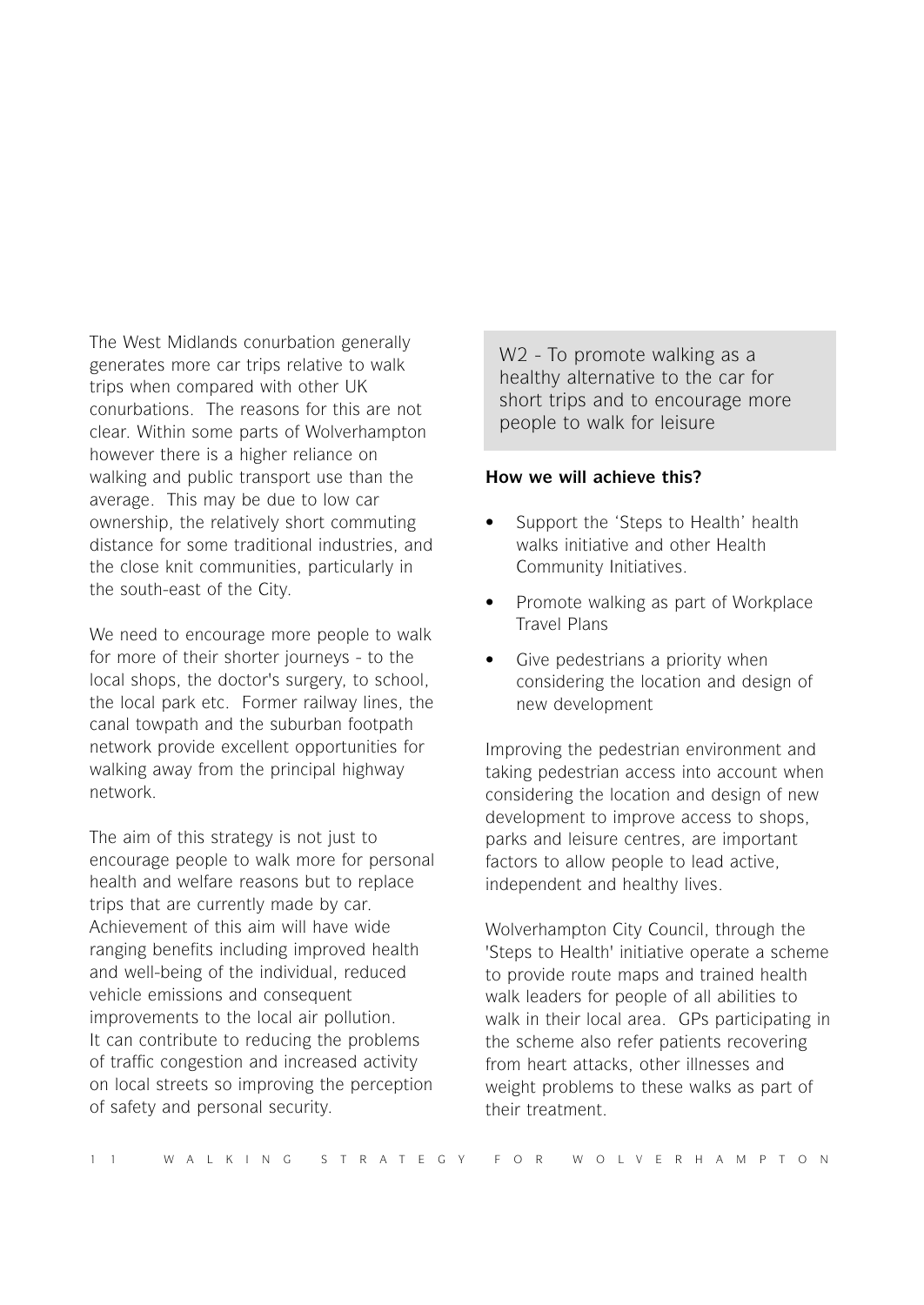#### **Walking to School**

W3 - To increase the proportion of children who walk to school rather than travelling by car.

W4 - To increase children's awareness of the health and environmental benefits of walking

#### **How will we achieve these?**

- We will continue to expand the Safer Routes to School programme in line with the Local Transport Plan targets
- Encourage and assist schools to adopt School Travel Plans
- Provide an efficient School Crossing Patrol Service to help children and adults across the City's busier roads
- Promote annual walk to school events with local schools

The proportion of children walking to school has steadily declined in the last 30 years. British children are taking less than the recommended level of physical activity to maintain good health and the proportion of overweight and obese children has more than doubled in the last twenty years. Britain also has some of the highest rates of child pedestrian accidents when compared with the situation elsewhere in Europe.

The challenge is therefore to encourage children to adopt healthy, more active lifestyles that they will continue on through into adulthood. Education and training is key to this. This should help to improve pedestrian safety and reduce accidents. Care needs to be taken in evaluating child pedestrian accidents to ensure that any reduction does not simply reflect a decrease in the number of children walking to school and walking generally as part of their daily routine.

#### **Integrating Walking with Public Transport and Cycling**

W5 - To ensure pedestrian access to and from public transport stops and stations is direct, safe, and attractive

#### **How are we going to achieve this?**

• Work with Centro and Bus Operators to ensure bus stops are safe, convenient, no more than 5 minutes walking time apart along main roads in accordance with the bus strategy for the West Midlands (Local Transport Plan).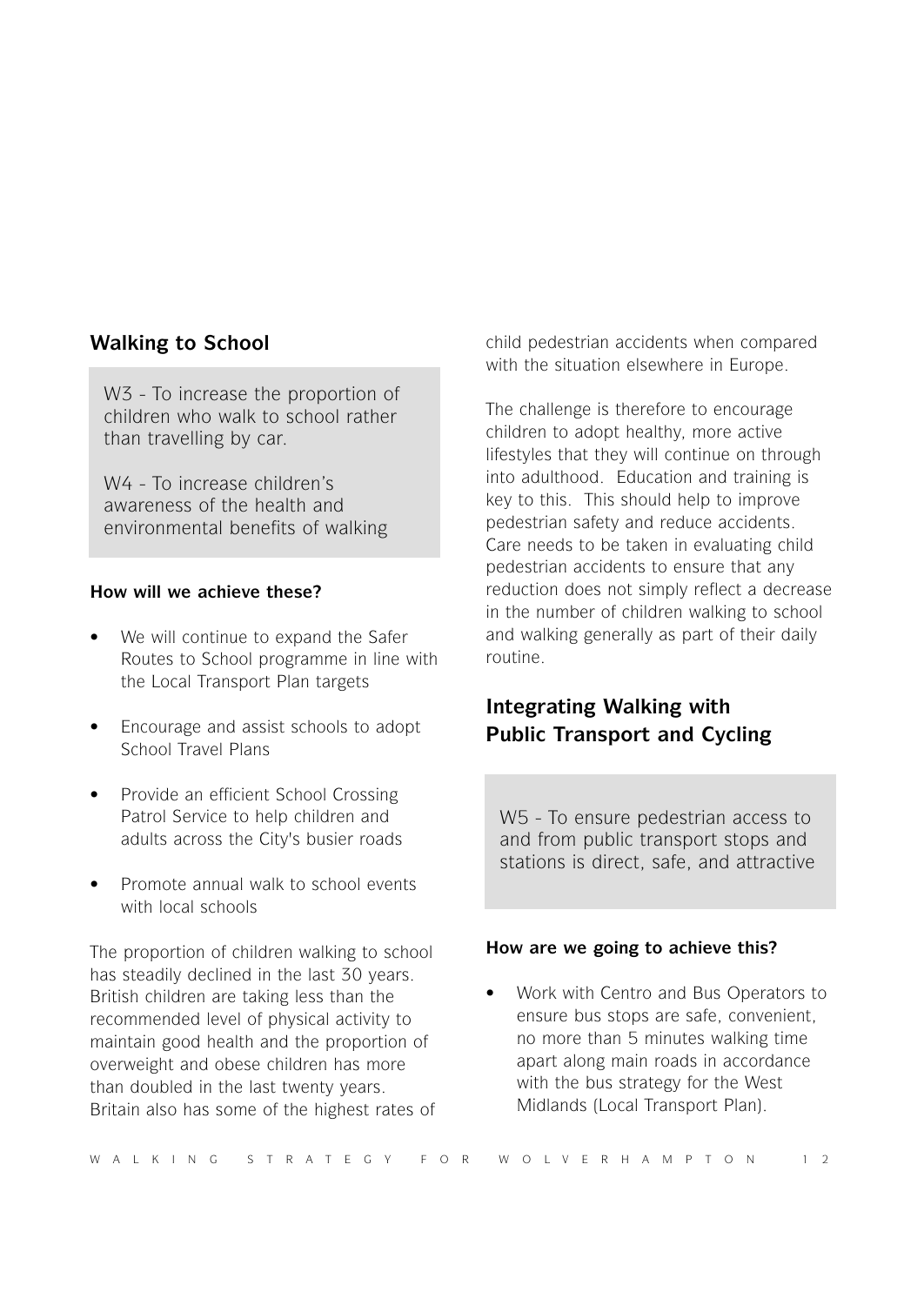• Pedestrian Crossing facilities should be located for convenient access to bus, tram and train stops.

The distance, safety and ease of walking to bus, train and tram stops are important factors that people take into account when considering whether to travel by public transport. Addressing the pedestrian environment is therefore vital in the overall transport strategy to encourage walking and public transport use.

It is generally accepted that people will walk a maximum of 400m to get to a bus stop and 800m to get to a railway station. What these distances don't consider is the quality of the walking environment for people, how many busy roads need to be crossed and how well lit the local streets are.

Cyclists and pedestrians often use the same rights of way and parts of the highway without conflict and both are seen as 'vulnerable users' in relation to motor traffic.

Conflict can occur for example between pedestrians and cyclists in pedestrianised City and Town centres, on purpose-built shared routes, and bridleways where there may be confusion over access rights and who should have priority.

W6 - To minimise the potential for conflict between pedestrians and cyclists.

#### **How are we going to achieve this?**

- Where possible cycle routes will use the highway or separate off-road routes. However in an urban setting like Wolverhampton where space is at a premium this is not always feasible and shared use of the footway is the only practical, safe and viable option.
- Where there is shared use of the footway - warning signs and delineation on the footway will be used to separate pedestrians and cyclists.
- Provision of Toucan Crossings where appropriate.

Cycling and walking are both promoted as being more sustainable ways of moving around and both activities often use the same rights of way. Conflict can arise where there is confusion over access rights. For example cyclists aren't always allowed into pedestrian city and town centres, cycle use of the footway etc. The relative speed of cyclists can be intimidating to the pedestrian particularly if they have not heard the approaching cyclist.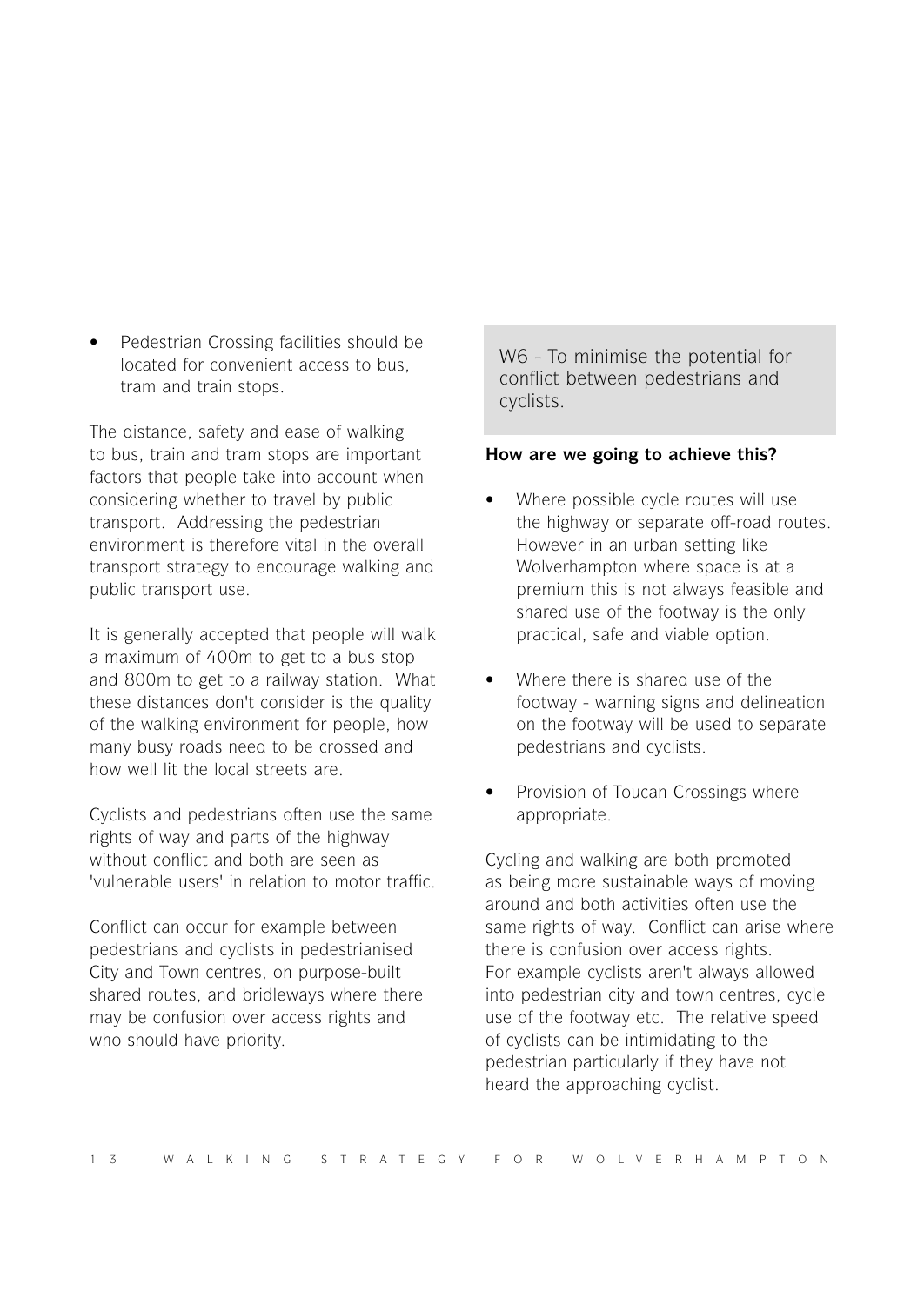#### **Walking and the Built Environment**

W7 - To ensure that the built environment is designed to be pedestrian friendly.

W8 - To ensure that key pedestrian routes and main attractions for people are well sign-posted

W9 - To ensure that pedestrian access to and within car parks is safe, direct and well-signed and gives priority to the pedestrian

#### **How will we achieve these?**

- A programme of audits of pedestrian routes and access to key destinations will be undertaken to inform the spending programme
- Pedestrian Crossings to be located to improve safety and for the convenience of pedestrians (minimising the distance to be walked)
- A maintenance programme adopted to ensure well maintained, well lit, and clean pedestrian routes
- Update and maintain City Centre Pedestrian 'finger post' signs.
- Provide street names in prominent places
- Give pedestrians priority in Local Safety Schemes and traffic calming measures
- The programme of improvements for pedestrians at the Ring Road junctions to improve links into the City Centre will continue
- Developer contributions will be sought to improve pedestrian links between the City Centre and new development on the periphery
- Continue to upgrade car parks to meet the 'Secured by Design' standard. Five Wolverhampton car parks already meet these standards.

Urban design relates individual buildings and spaces to the surrounding environment. Good urban design creates places that people find safe, stimulating, enjoyable and easily navigable. Central to this is providing a human scale of design that ensures it is easy for a pedestrian to move around and within it.

#### **Good pedestrian routes should:**

• Provide direct and continuous routes between key destinations and be well connected to public transport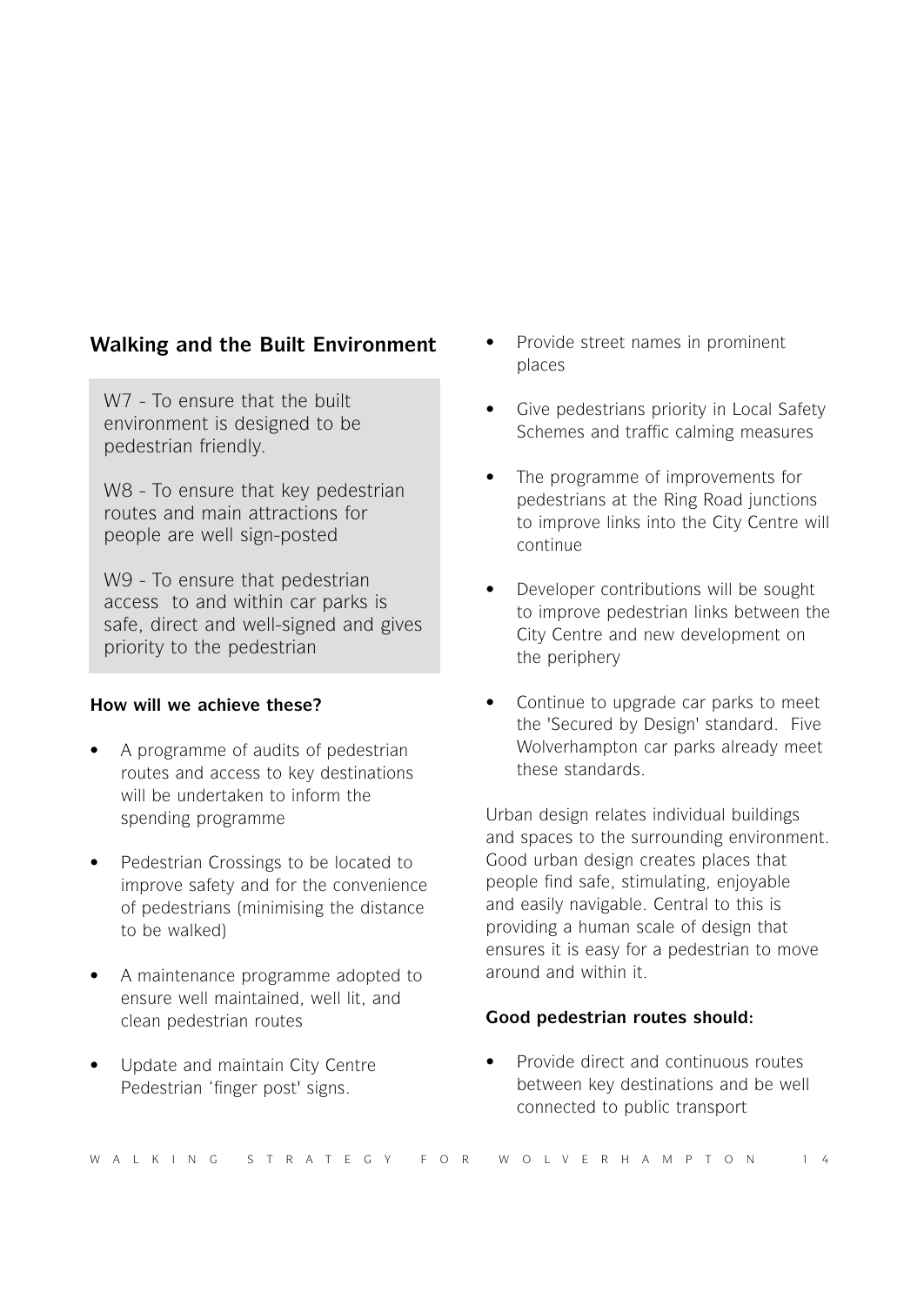- Be free of obstructions, major barriers and clutter
- Provide a good walking surface and seating to be provided at regular intervals
- Be designed and marked for the convenience and safety of those with mobility disabilities and visual impairment
- Be well signed, with key destinations and distances marked
- Connect with other pedestrian thoroughfares to form a network
- Be attractive, clean and offer interest to the pedestrian
- Have sufficient capacity to cater for expected pedestrian flows
- Be well used throughout the day
- Provide clear lines of sight and be overlooked
- Relate to familiar views, landmarks and streets
- Provide easy, safe and convenient crossing points that reflect 'desire lines' to the places that people want to go



• Minimise conflict with motor traffic and delay to the pedestrian at signalled junctions

The City Council has already implemented a successful programme of pedestrianisation of the City Centre, Bilston and Wednesfield Centres that have greatly improved the general environment. More recently the Council has introduced a 20 mph restriction on traffic speeds within the City Centre Ring Road. This will give greater priority to pedestrians, improve road safety, and reduce the number and severity of injuries from road traffic accidents.

#### **Safety and Personal Security**

W10 - To reduce accidents to pedestrians in line with Government and Local Authority targets

W11 - To ensure fears for safety and personal security do not discourage people from walking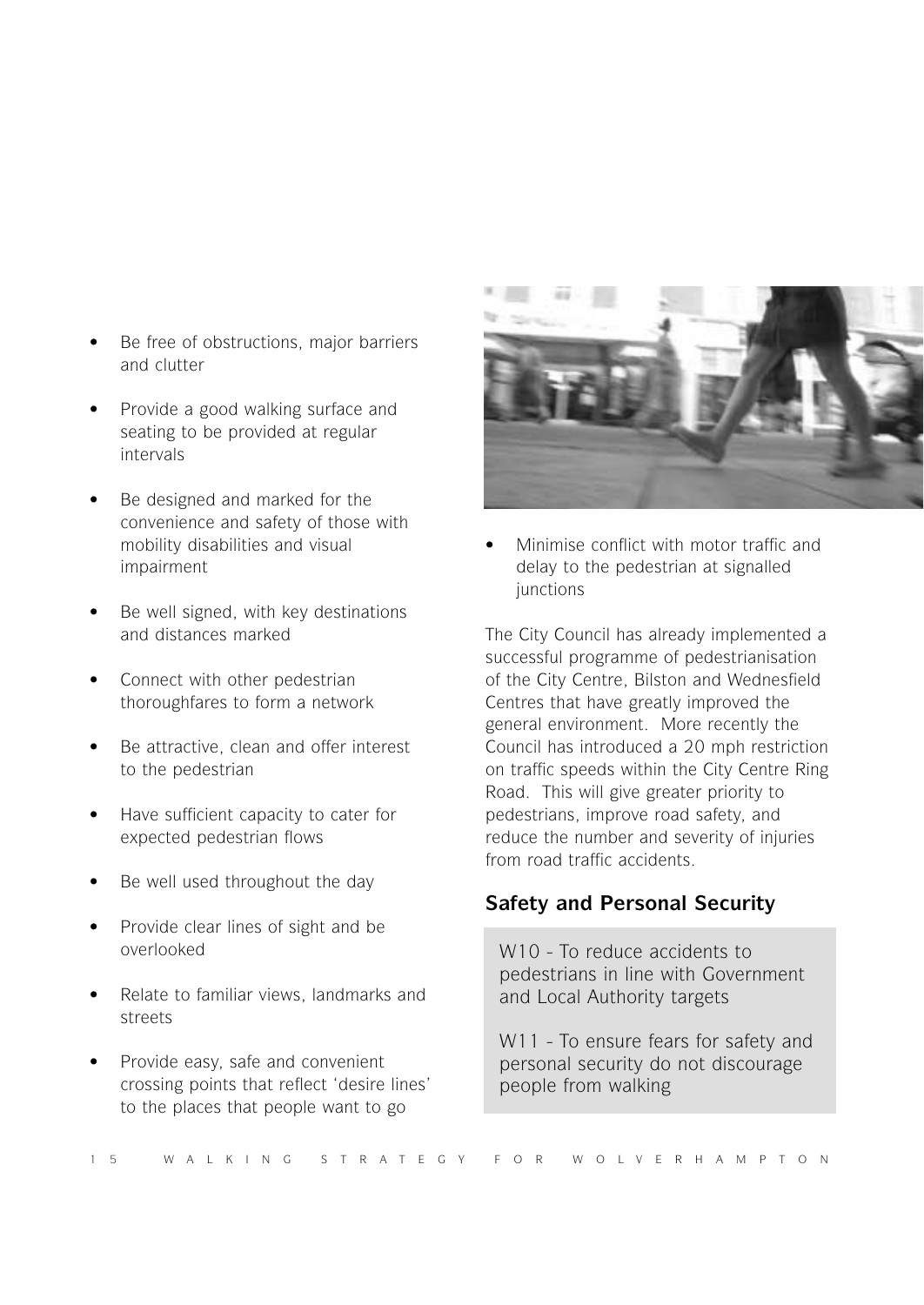#### **How will we achieve this?**

- To reduce traffic speeds within residential areas, the City Centre and Town **Centres**
- Enforce speed restrictions in partnership with the Police
- Provide safe and attractive alternatives to pedestrian subways
- Continue the programme of pedestrianisation within the City and Town Centres
- Focus safety schemes on accident danger spots
- Continue to expand the Safer Routes to School initiative
- Work with bus and rail operators and Centro to improve safety and security at stations and stops
- Ensure that best practice is adopted for designing out crime in new development
- Promote publicity campaigns on road safety to vulnerable road users

Throughout the country there has been a downward trend in pedestrian casualties from road accidents since the 1980s followed by the adoption of national road accident reduction targets.

In Wolverhampton there has been a corresponding substantial fall in the number of fatal and serious casualties in line with the strategy we have adopted to treat accident trouble spots and introduce lower speed limits and traffic calming measures in residential areas.

People are reluctant to use pedestrian subways to cross major roads because of a fear for personal security so exposing them to increased risk of conflict with road traffic. The perceived fear for personal security can encourage people to make a journey by car or even not to travel at all. This fear is more acute after dark and the need to use subways, segregated over-bridges, alleyways, car parks, bus stops and rail / bus stations or the need to pass by places where groups of people linger. People do not tend to feel afraid in busy, well-managed environments such as supermarkets and shopping centres. The presence of others tends to create confidence and may be the greatest contribution to a safer, comfortable walking environment.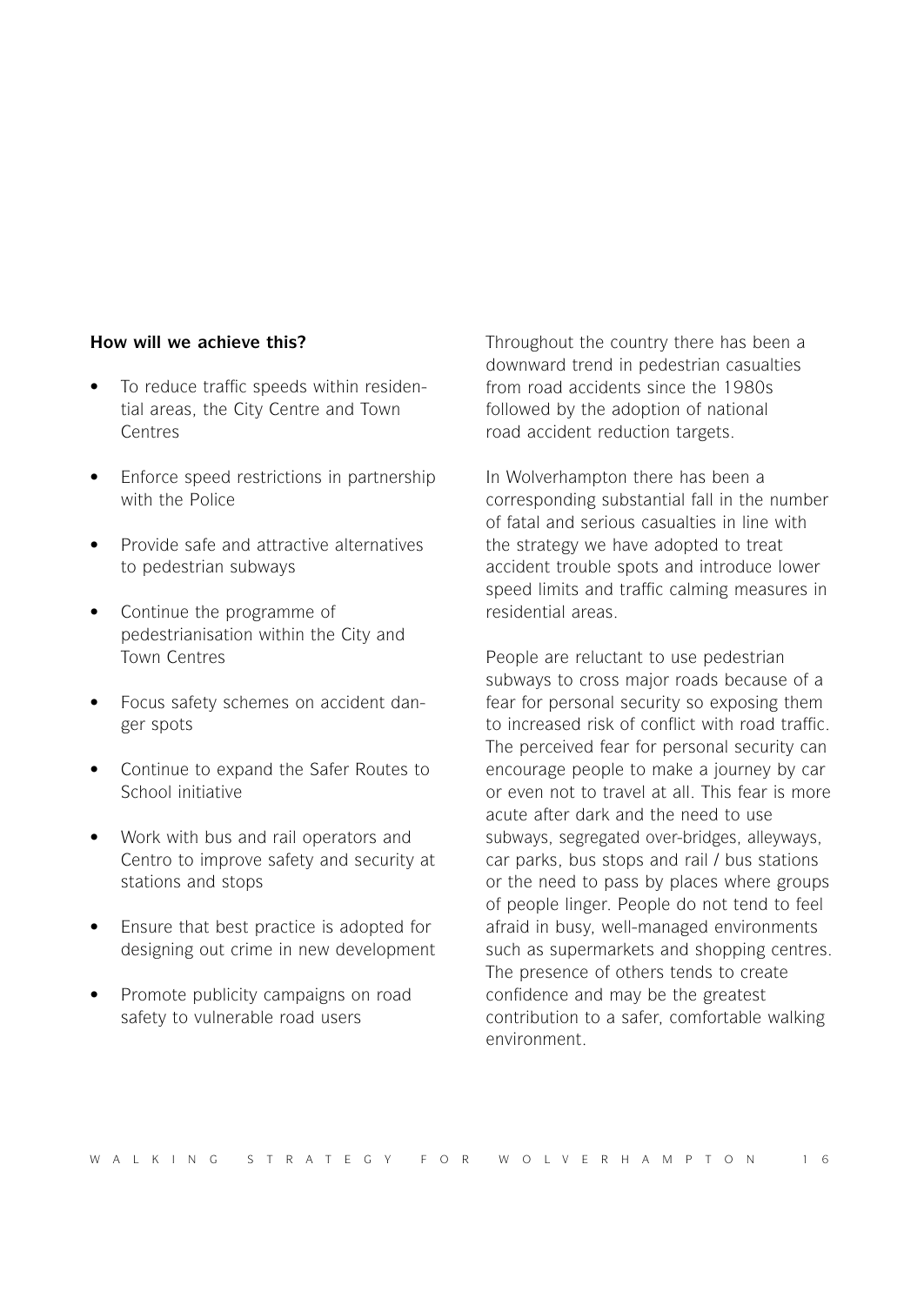#### **Design Standards**

W12 - To ensure that pedestrian facilities meet the requirements of people with disabilities and those with mobility problems

#### **How will we achieve this?**

The following are the principles that should guide the provision for pedestrians, although detailed design solutions to meet these will be implemented in accordance with current guidelines and good practice. It is not proposed to include these within the Walking Strategy.



- A pedestrian footway should be provided in areas of high pedestrian flows and all residential areas
- On segregated routes, pedestrians should be separated from motor traffic by a kerb face and from cyclists by at least a white line.
- Dropped crossings should be provided at all junctions between footpaths or footways and vehicular carriageway
- All facilities should be designed and maintained for easy use by older people and those with sight, hearing, or mobility disability
- Highway works will be well publicised and temporary arrangements made for those with a sight or mobility disability
- Provide conveniently sited seating at suitable locations along key routes
- Ensure all footways are unobstructed for the safety of pedestrians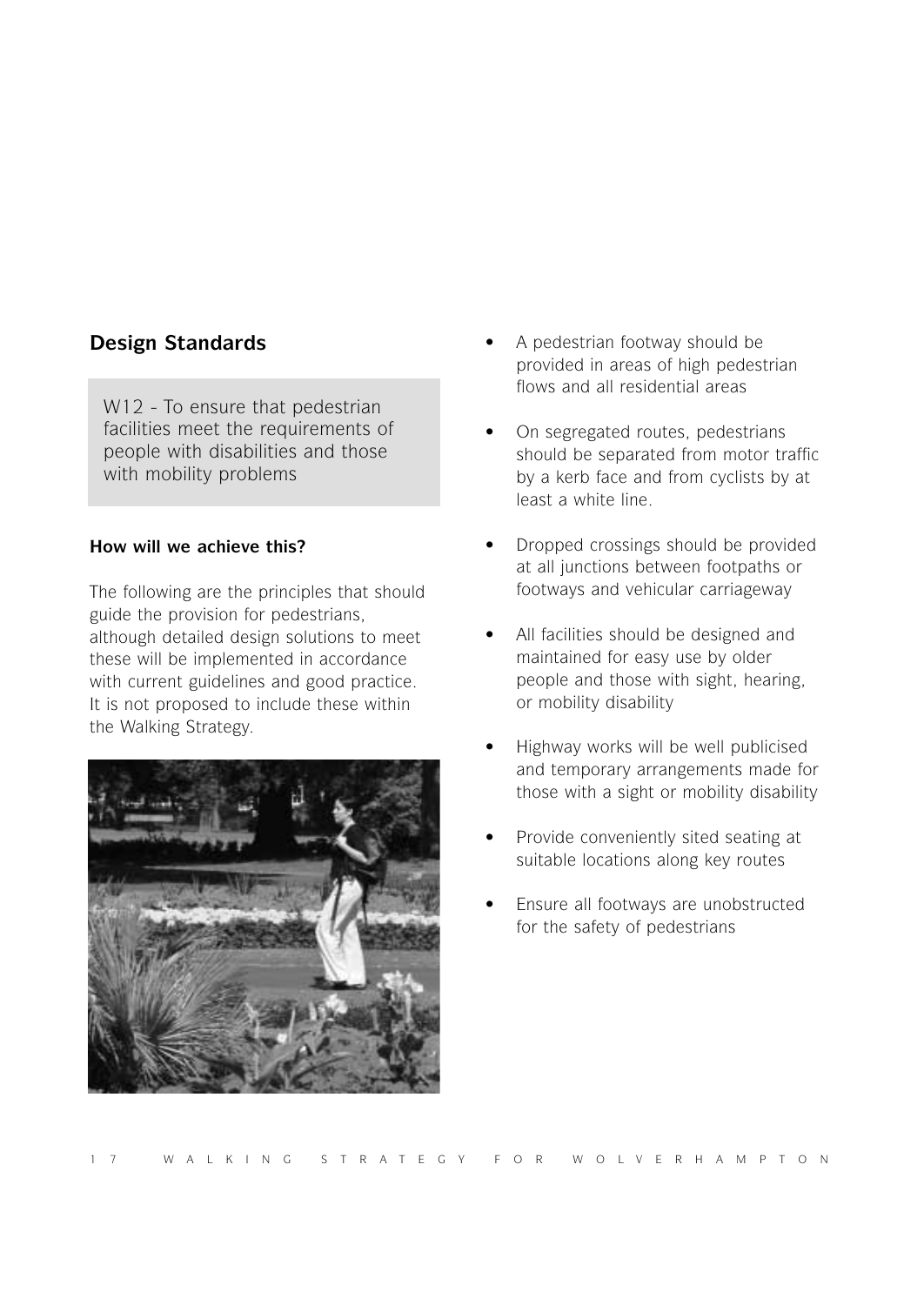There are some basic qualities that the footway should possess. They should be direct and open to view, adequately lit, usable all year round and appropriately landscaped not to increase fears for personal security. They should take account of 'desire lines' and designed to be wide, inviting and attractive.

As a principle the highway should provide an environment that is safe and appropriate for use by pedestrians - able bodied and disabled persons alike. An environment that is accessible to people with disabilities is accessible and benefits us all.

#### **Footway Maintenance**

W13 - To ensure that all footways are maintained to a standard that minimises the opportunity for trip accidents and contributes to making walking a pleasant experience

#### **How we will achieve this**

- Support and promote the telephone hotline number to report problems on the highway
- Continue the monitoring and maintenance programme to ensure that the condition of the highway is



of the highest standard that available resources allow in accordance with standards set out in the Local transport and that 'Best Value' principles are adopted.

The City Council is responsible for the maintenance and repair of its roads and footpaths, including kerbs, bridges, subways, verges and landscaping. Also signs and street nameplates, all pedestrian crossings and street lighting are the responsibility of the Council. All adopted highways in the Borough are inspected on a regular basis and defects reported for repair. Alongside these 'reactive works' are programmed maintenance of the highway.

The Council also has a telephone hotline for the public to report problems on the highway. This is Wolverhampton (01902) 555888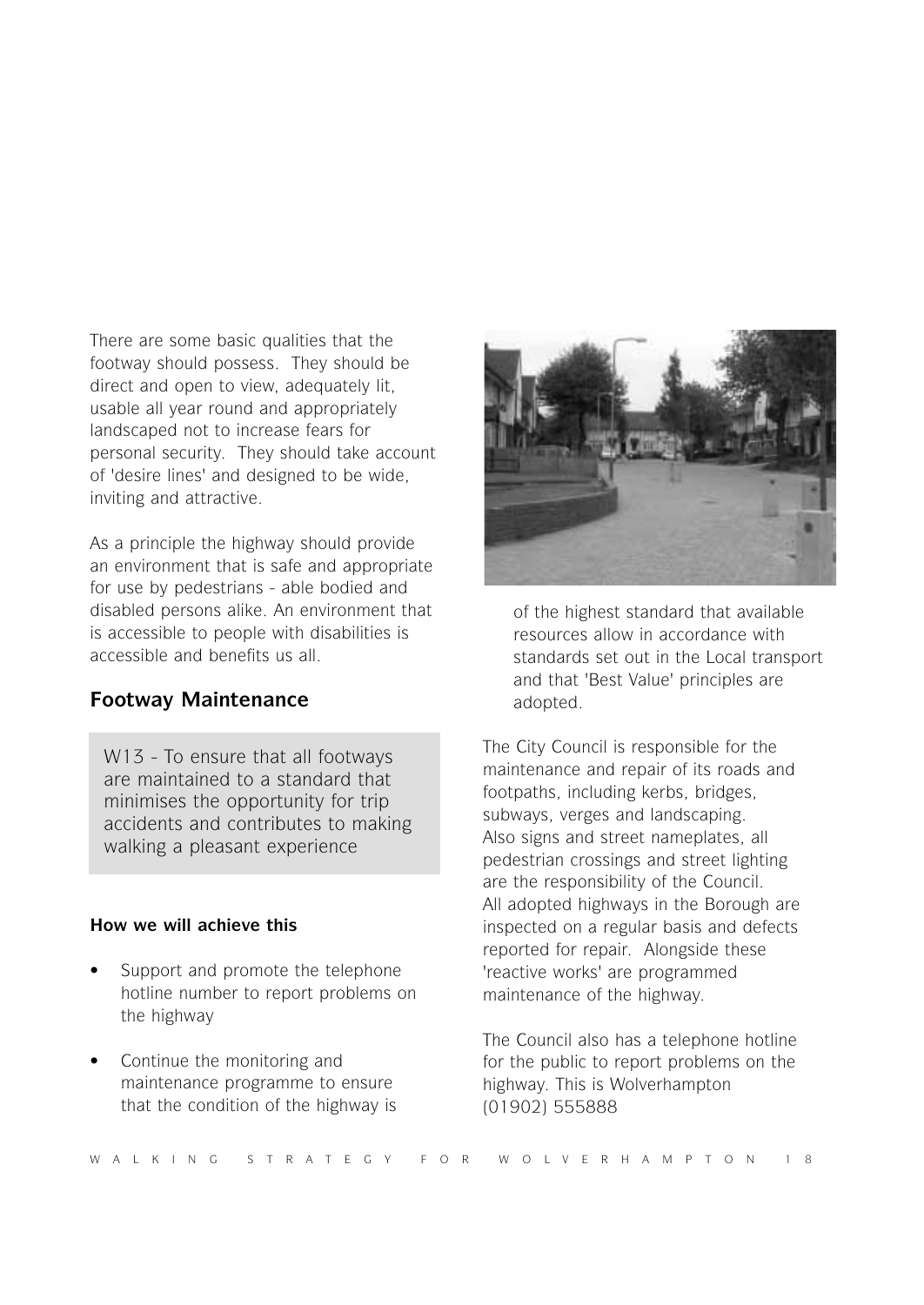# Targets, Monitoring and Review

The following targets will provide indicators of the achievement of the objectives of the Strategy:

- To limit the growth of road traffic mileage in the metropolitan area to not more than 7% between 2004 and 2010 (Local Transport Plan (LTP) target)
- Increase the percentage of children walking, cycling, or using public transport to school to 70% for primary school-age and 90% for secondary school children (LTP target)
- Over 99% of the total length of footpaths and other rights of way to be of a standard that is easy to use by the public (Best Value Performance Plan (BVPP))
- Over 60% of footpaths sign-posted where they leave a road (BVPP)
- Reduce the length of high usage footways requiring further investigation according to DfT rules and parameters by 5% between 2003/04 and 2010/11 (LTP target)

The targets and policies will be monitored and reported annually. The Strategy will be reviewed in 2006 in line with the review of the Local Transport Plan for the West Midlands or sooner if the results of the annual monitoring process indicates a need for changes before this date.

Section 7Section

### Resources

Improvements to the pedestrian environment and the promotion of walking will be funded principally through the City Council's Local Transport Plan settlement for Capital and Revenue expenditure that is confirmed by the Government annually. Opportunities will also continue to be taken to secure funding from developers for new pedestrian facilities where these are required as part of the new development and grants sought from European and national regeneration programmes to add value to other public and private investment. The City Council has an excellent record working closely with our health and education colleagues and with public transport operators, adjoining Local Authorities and the voluntary and business sectors. The objectives of the Walking Strategy will not be achieved unless this approach to partnership working continues.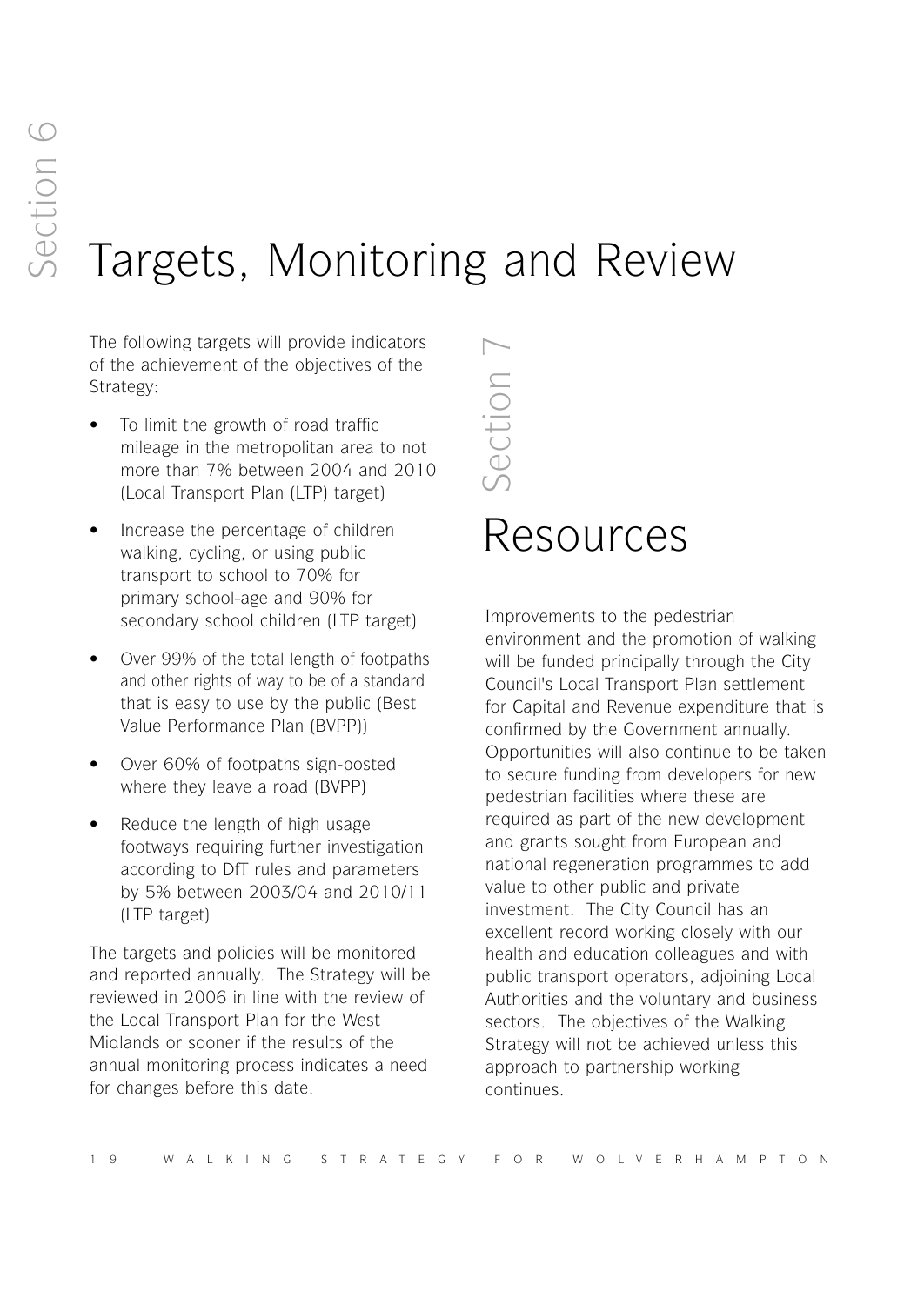# Section 8 Section 8 Useful Publications

DETR 'A New Deal for Transport: Better For Everyone' - The Government White Paper on the Future of Transport

DETR 'Encouraging Walking: Advice to Local Authorities'

DETR 'Guidance on Full Local Transport Plans'

Planning Policy Guidance Note 13 'Transport' March 2001

Making the Links: Integrating Sustainable Transport, Health and Environmental Policies. A Guide for Local Authorities and Local Health Authorities, HEA 1999

Taking the Strategy Step: Preparing a Local Walking Strategy. The Pedestrians Association 2000

Section<sub>9</sub> Section 9

## Making Comments

Please send your comments to:

#### **Transport Strategy Section**

Wolverhampton City Council Regeneration and Environment Heantun House Salop Street Wolverhampton WV3 0SQ

Or e-mail to:

transport.strategy@wolverhampton.gov.uk